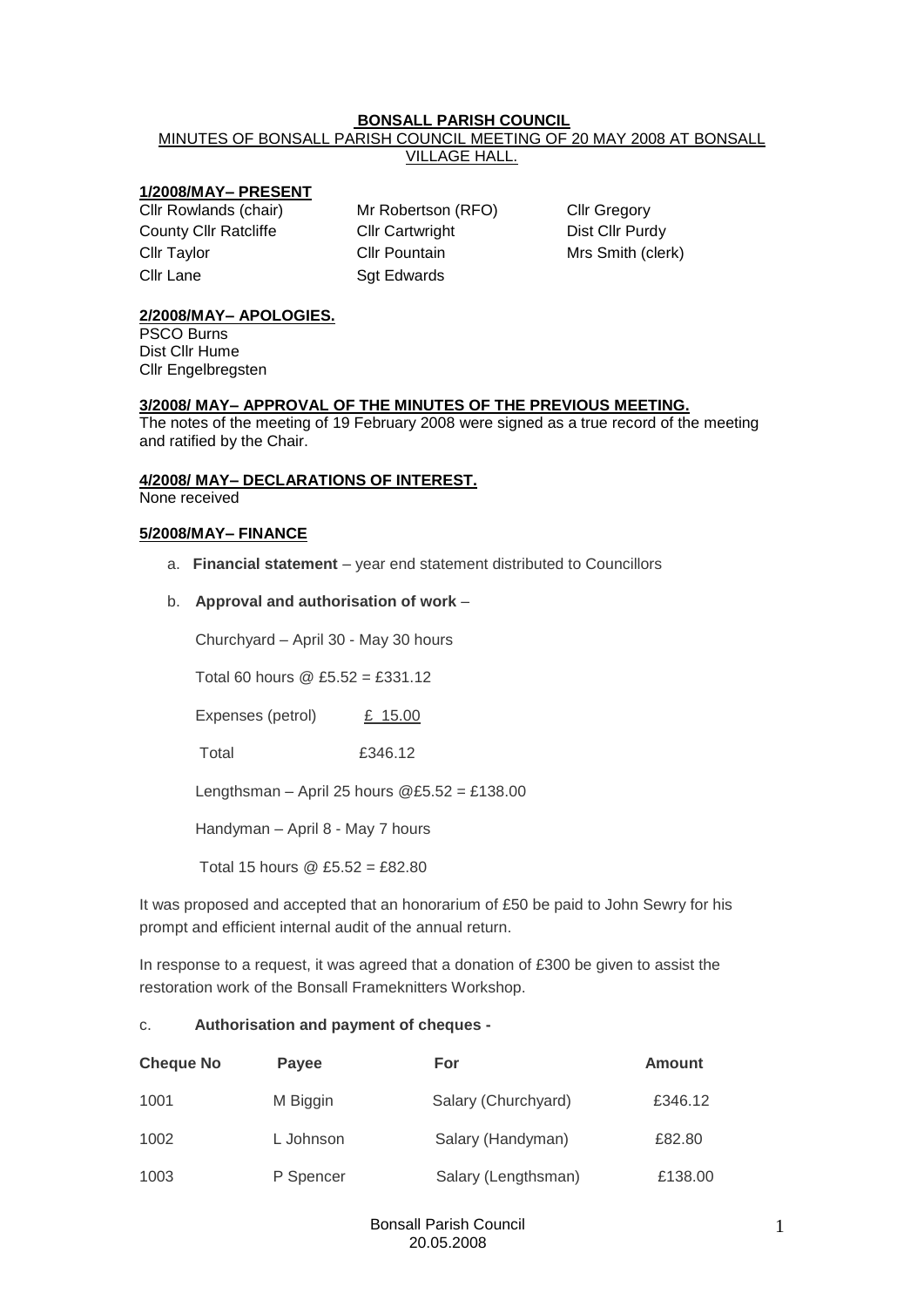| 1004 | C Smith               | Salary (Clerk)            | £157.00  |
|------|-----------------------|---------------------------|----------|
| 1005 | D S Robertson         | Salary & Expenses         | £83.83   |
| 1006 | C C Ltd               | Annual insurance          | £344.40  |
| 1007 | Cancelled             |                           |          |
| 1008 | Mower Mania           | New brushcutter           | £315.50  |
| 1009 | <b>Alison Gregory</b> | Leaflet drop              | £30.00   |
| 1010 | E.ON Energy           | <b>Electricity bills</b>  | £51.91   |
| 1011 | John Sewry            | Internal audit honorarium | £50.00   |
| 1012 | Frameknitters         | Donation                  | £300.00  |
|      |                       | Total                     | £1899.56 |

### **6/2008/ MAY- REPORTS BACK FROM REPRESENTATIVES.**

The Parish Council welcomed Margaret Askew as a parish councillor for Bonsall.

#### **County Councillor Ratcliffe representative for Derbyshire County Council**

County Cllr Ratcliffe has met with Inspector Brian Hall who will be the new Inspector for Ashbourne, Matlock and Bakewell areas, and she felt the meeting was positive.

A response is still awaited from the Peak Park regarding off roading.

More work is taking place to improve safety on the Via Gellia road.

Cromford train station is being upgraded, including the lighting and pathways. Car parking will still be free. From December 2008 there will be an increase in trains from Derby to Matlock and vice versa.

Cllr Pountain raised the issue of when travelling back on the train from Derby from watching football she has noticed that a number of people do not pay from Derby to Belper, when the train is full of football supporters, and is particularly worse during the illuminations. County Cllr Ratcliffe will follow this up.

#### **District Councillor Purdy representative for Derbyshire Dales District Council**

District Cllr Purdy has also met with Inspector Brian Flint and will continue the liaison work he had already started with Inspector Woodcock.

Tearsall Quarry have an exhibition coming to the Whitworth centre Darley Dale, showing what they intend to do. Cllr Purdy is hoping to attend a meeting with the owners on the  $3^{rd}$  June. Cllr Rowlands will try to attend. The PC noted that the company wish to expand the extraction of fluorspar.

# **Sgt Edwards representative for Derbyshire Constabulary**

The meeting welcomed Sgt Edwards who is a representative of the safer neighbourhood's team. Sgt Edwards outlined the areas of concern which where raised at the recent safer neighbourhoods meeting.

1. The off roading on the Moor is on the agenda for serious action to be taken. Contacting land owners, educating people about the damage and problems that this type of activity can cause. (It was noted that the Air ambulance was called again last weekend) A case is being built and will in time be presented to the Crown Prosecution Service.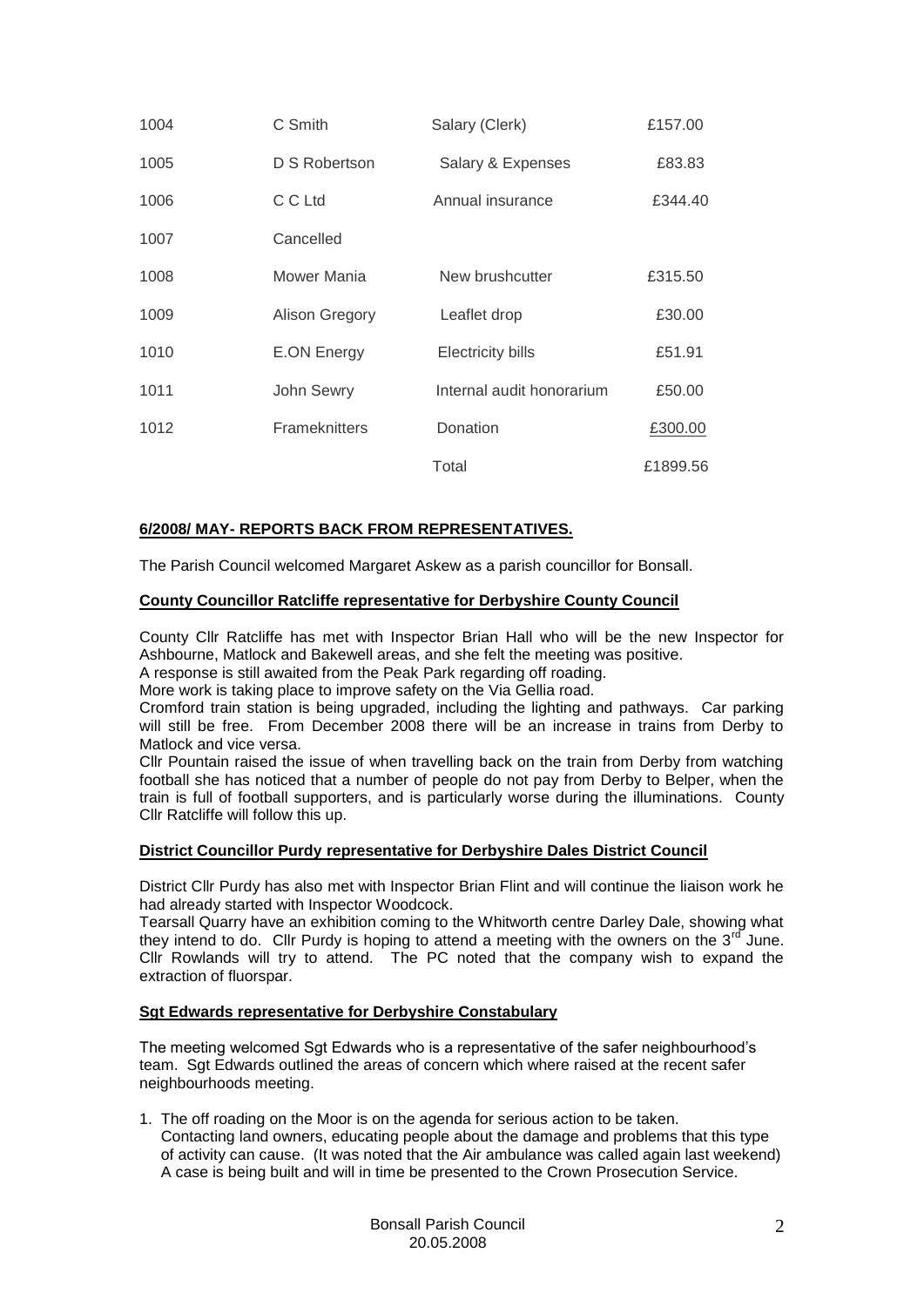- 2. Dobb Lane is being monitored for illegal motorcycle use. Sgt Edwards informed the PC that challenge has been made to re-open Dobb Lane to vehicles. The PC will write to Derbyshire County Council about this.
- 3. Traffic on Moorlands Lane is being logged.
- 4. Drivers using vehicles without tax and insurance or driving licence are being targeted in the area, and recently several motorcycles where confiscated for not being legally roadworthy.
- 5. Fly tipping in the area is being targeted by the Police and DCC. DNA is helping to track down offenders.

Sgt Edwards reassured the PC that the Police "will do something".

The next safer Neighbourhoods Meeting is on the 10 July at Bonsall village hall.

### **7/2008/MAY – VILLAGE IN BLOOM**

The plans for the Village in Bloom are going well. Bonsall will be judged on Tuesday 14 July at 2pm, by the East Midlands in Bloom judges. Cllr Howsley will enquire to see if the Queen's head would be willing to hold the painting competition entrants in the court yard. Tansley village is being judged in the morning.

Martin Cruttenden has agreed to take all the bulbs out of the planters and take them up to the churchyard. Linda wells will then fill the planters with bedding plants. Linda has offered to do this free of charge but the PC feel she has offered enough and will pay for this ourselves.

People have used their 10% off discount vouchers at the farm shop.

A request has been made for street lighting for the top of the Park.

Cllr Taylor highlighted that there is a proposal to remove some of the phone boxes within the village. Further investigations will be made into this.

It has been reported that the Saturday morning skip lorry did not attend the village this last weekend. The Clerk will contact DDDC about this.

The Clerk will enquire whether the path from the barley Mow up to Puddle hill is a bridleway ot not.

#### **8/2008/MAY–CORRESPONDENCE**

#### See separate sheet

A letter has been received from Bonsall Energy Group request a member of the PC to attend their meetings on a regular basis. The PC felt that there are so many people are asking for representatives to different groups that currently we are stretched to the limit and will ask if they would like to attend once every couple of months to give us an update. The Clerk will write a letter requesting this.

### **9/2008/ MAY– MONTHLY REPORT FOR MUTTERINGS.**

Chair's report will be submitted for this month by the clerk and Cllr Cartwright will also add something.

#### **10/2008/MAY– PLANNING.**

*Planning Applications received from Peak Park Planning & Derbyshire Dales District Council, for consideration by the Parish Council.*